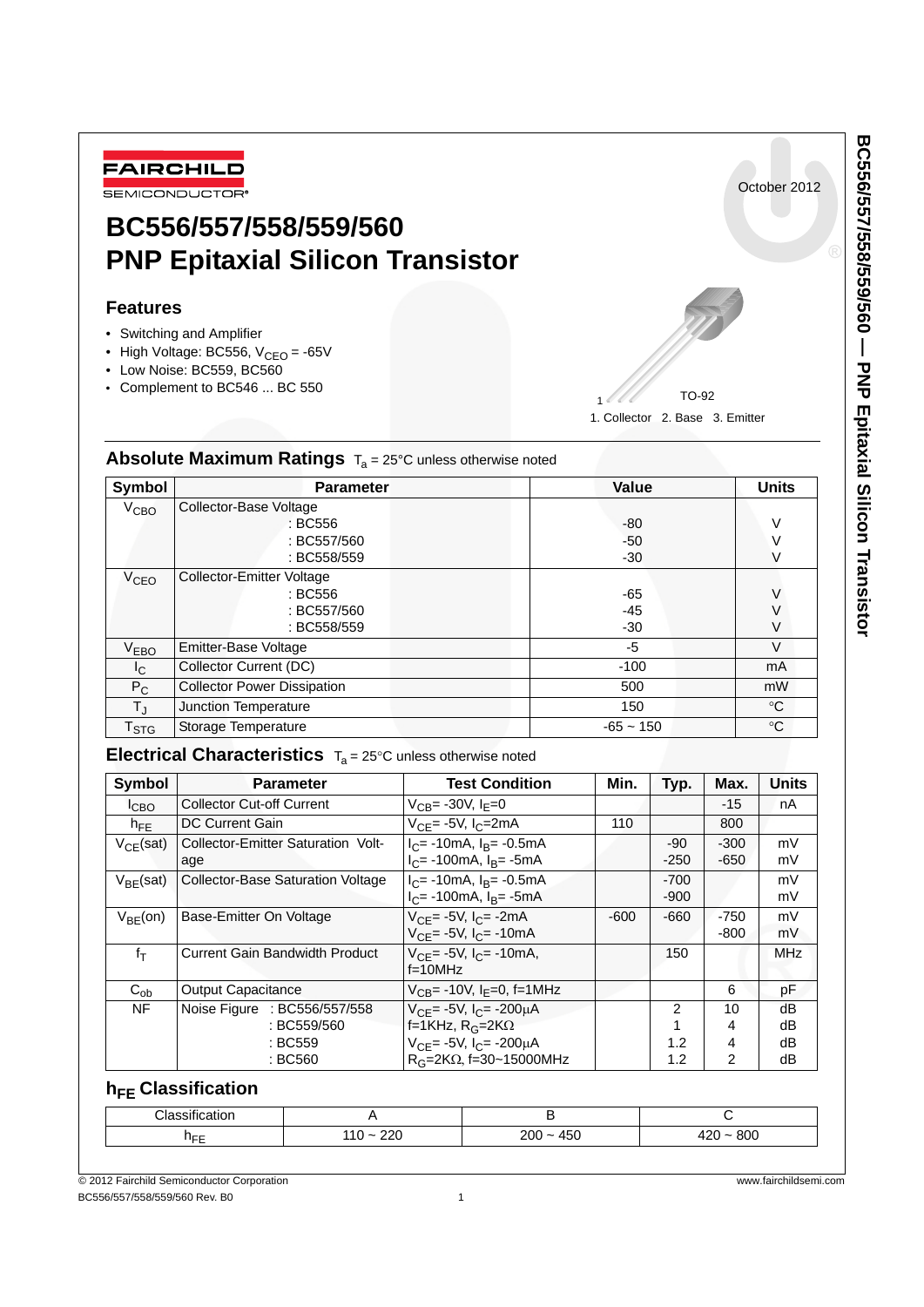

BC556/557/558/559/560 Rev. B0 2

**BC556/557/558/559/560 — PNP Epitaxial Silicon Transistor**

BC556/557/558/559/600 - PNP Epitaxial Silicon Transistor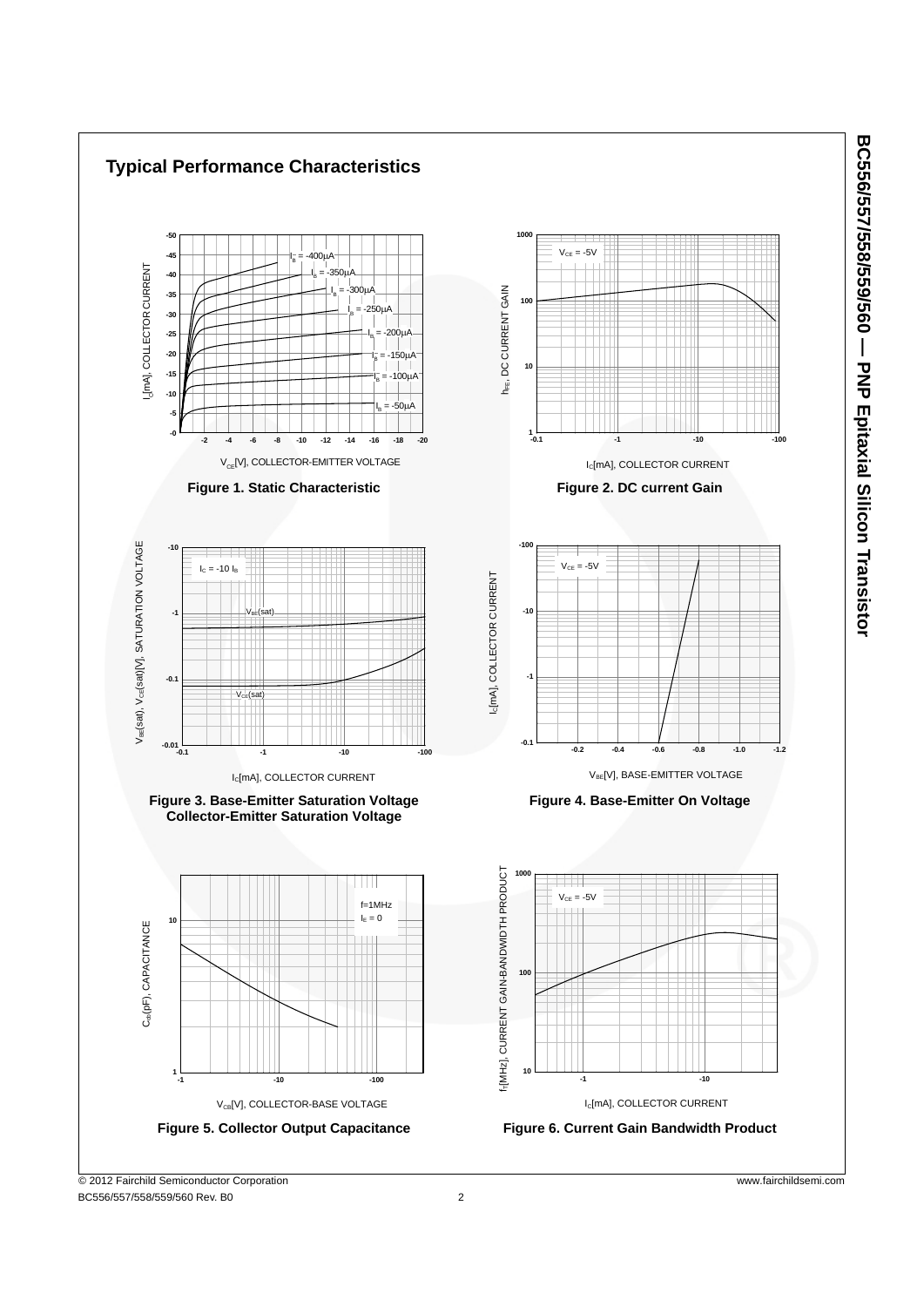

BC556/557/558/559/560 Rev. B0 3